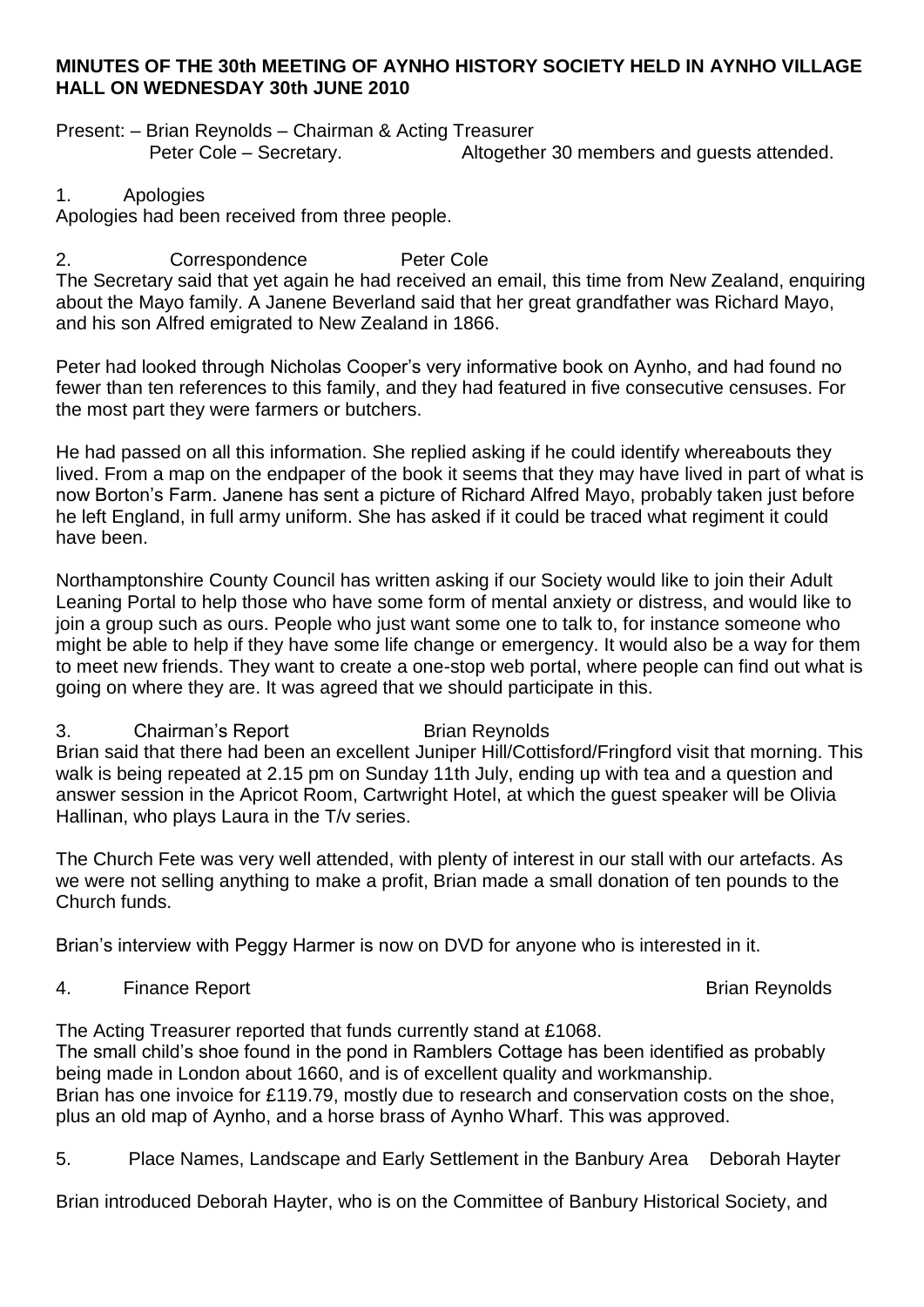lectures in Landscape and Local History at Oxford University's Department of Continuing Education.

She began by saying that place names are not trivial, as they often tell us about early settlements and history. The earliest studies of place names were done by linguists rather than historians.

People tend not to realise that the Anglo-Saxon period is just as long as that from the Black Death until now. In that time there was a great change in the development of the language. The English that was spoken before the Norman Conquest was what is now called Old English. The boundaries in Anglo-Saxon times were not clearly defined. This area wasn't Saxon until Alfred's reign in the ninth century; prior to that the people were called Anglians from Mercia. The first Anglo-Saxon settlers were illiterate pagans, so we don't have any written evidence of them at all. But we have traces of it in place names. The kings were leaders of groups of people, rather than of settlements.

Place names were given not by the inhabitants, but by their neighbours, in order to identify other settlements than their own. Of course names could change, and with some we will never be able to know their meaning. You have to try to find the very earliest references to them. Luckily the English Place Names Society has been doing research for many years, and has published volumes on both Northamptonshire and Oxfordshire.

Deborah produced two lists of names, and asked if anyone could distinguish between them. One member replied that one list (containing Banbury, Brackley and Bloxham to name but a few) related to major settlements (habitative), whereas the other list (including Claydon, Newbottle and Aynho) related to features of the landscape (topographical). For example there were many names for valleys, each meaning a specific type of valley, such as a dell or a coombe. One of Deborah's favourite books on this topic is "The Landscape of Place Names " by Margaret Gelling and Ann Cole.

Deborah posed the question: if at the time of the Norman Conquest you had been given say Aynho, how would you know where it was, and when you had arrived there? The answer lies in the "ho" of Aynho. A "ho" was derived from the word for a heel, and a "ho" always had a ridge rising to a point, with a concave slope behind, just like the heel of a person standing on one leg, with the other raised up and bent back behind.

A cliff was not necessarily a seaside cliff, but a hill with a slope of 45 degrees or more.

Deborah had done some research on the names of places around Banbury. This area is bounded by four Roman roads roughly in a diamond shape. There are many names relating to various sorts of woods. The word "leah" originally meaning a forest or wood is an important one leading to many places ending in "ley", such as Brackley, but over time it changed to represent a glade, and later still a meadow or pasture.

The first settlements were along river valleys, where land had already been cleared. There was a pattern of scattered villages already established during the late Iron Age, when agriculture was intensifying. Woodlands tended to exist along parish boundaries.

The word "lea" means fallow or untilled land. "Holts" and "wolds" were small woods. The "wold" name comes from the German "wald" meaning forest, which also gave us the Kentish weald. The Cotswolds are high open country now, but would originally have been mostly wooded. Wood pasture was a way of combining trees for timber and grazing at the same time. Eventually of course the trees, which were constantly cut back, got trampled by the animals, leaving just the grazing, and it is believed that this is what happened to the Cotswolds. Our modern "wood" derives from an Old English word "woodin", meaning large stretches of woodland, such as Sherwood Forest.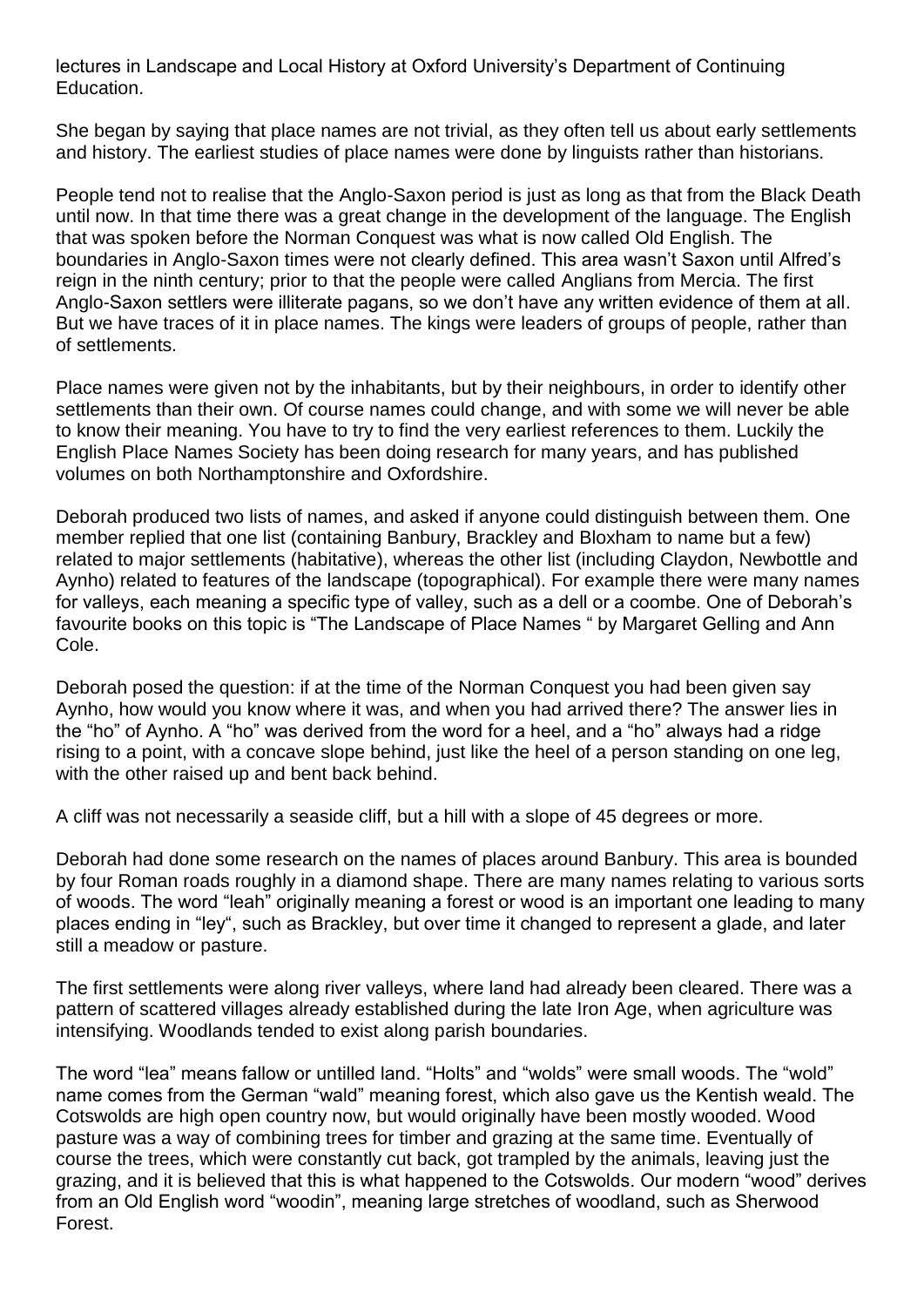The rivers Nene, Ouse and Thames are very old, pre-Celtic. Names including "cester" from the Latin "castra" or camp, almost invariably relate to old walled towns or cities of Roman origin. A lot of scholarly time has been spent on the name "Wykham". The "wyk" indicates a Romano/British trading centre, and the "ham" (pronounced "Harm") around 600 AD suggests a farmstead with a central hall. "Hams" are some of the earliest settlement names, leading to Bloxham, Rousham, Southam, etc.

Early Saxon sites are very hard to find. Open field systems and villages were created around the 9th to the 11th centuries.

Some names derive from pagan connotations. An example is "Grim", which was a nickname for Wodin, father of the gods. Another is "Weedon" from a wayside shrine.

"Tun" (pronounced "toon") was the usual name for a farmstead or a small settlement in open country at the time of the Norman Conquest. It gives us our modern word town, but doesn't mean that they were towns then. Mediaeval towns were called markets or boroughs, and places like Aynho and Charlton were "tuns". After 731 it became used for a village or estate, and it is likely that a lot of places were renamed at this time. Deddington and Kirtlington may well have been renamed by about 900 AD.

There are five Hardwicks on the local map, "wick" being named after a dairy farm. For example the name Gatwick derives from a goat farm. A "barton" is a barley farm. Charlton was named after the Old English "ceorl" (pronounced "chelar") meaning a freeman. The name "burgh" (including places such as Edinborough, Wellingborough and Banbury) indicates a fortified place, and later on a manor house. The name "Berryfield" isn't where someone is buried, it is somewhere belonging to a manor house. There are several paired settlements, one on each side of a river, both of which were probably fortified at some time There are a lot of "burghs" in strategically important areas, and several villages with "warden" in their names, which are watching posts. "Westbury" indicates a place defending against intruders from the west, although strangely there don't appear to be many "Eastburys".

In conclusion Anglo-Saxon invaders came along river valleys, and found land already cleared for farming. As they settled, increasing amounts of woodland were similarly cleared. Place names indicate that there were many more watery, marshy parts than there are now.

In response to questions Deborah said that the word "dene " came from a valley. The names Deddington, Kirtlington and Watlington don't bear any relationship to early settlements.

When asked if her pronunciation of "ton" as "toon" suggested a Geordie influence, Deborah said that it was not so. She pronounced it "toon" because that is how she thinks it should have sounded. It is all quite complicated. The reason why we can understand Chaucer quite well, and far more easily than literature from say northern England of that time, (and she quoted "Gawaine and the Green Knight" written by a Northumbrian, which to us would be well nigh impenetrable) is due to the fact that what we speak now is the descendant of the language Chaucer spoke. This is because he lived in the South East, where the capital city was, where parliament was, where universities were, and where the main centre of language was. Various separate dialects existed in other parts of England, but there was relatively little contact between such parts of the country, so they flourished. What is happening with dialects and accents now is that whereas a hundred years ago it would have been possible to pinpoint someone living in West Oxfordshire as opposed to someone from North Oxfordshire, nowadays these have been evened out, but the Brummie accent and the Geordie accent, etc. are becoming more entrenched as people have become quite proud of them.

Brian thanked Deborah for a very interesting presentation.